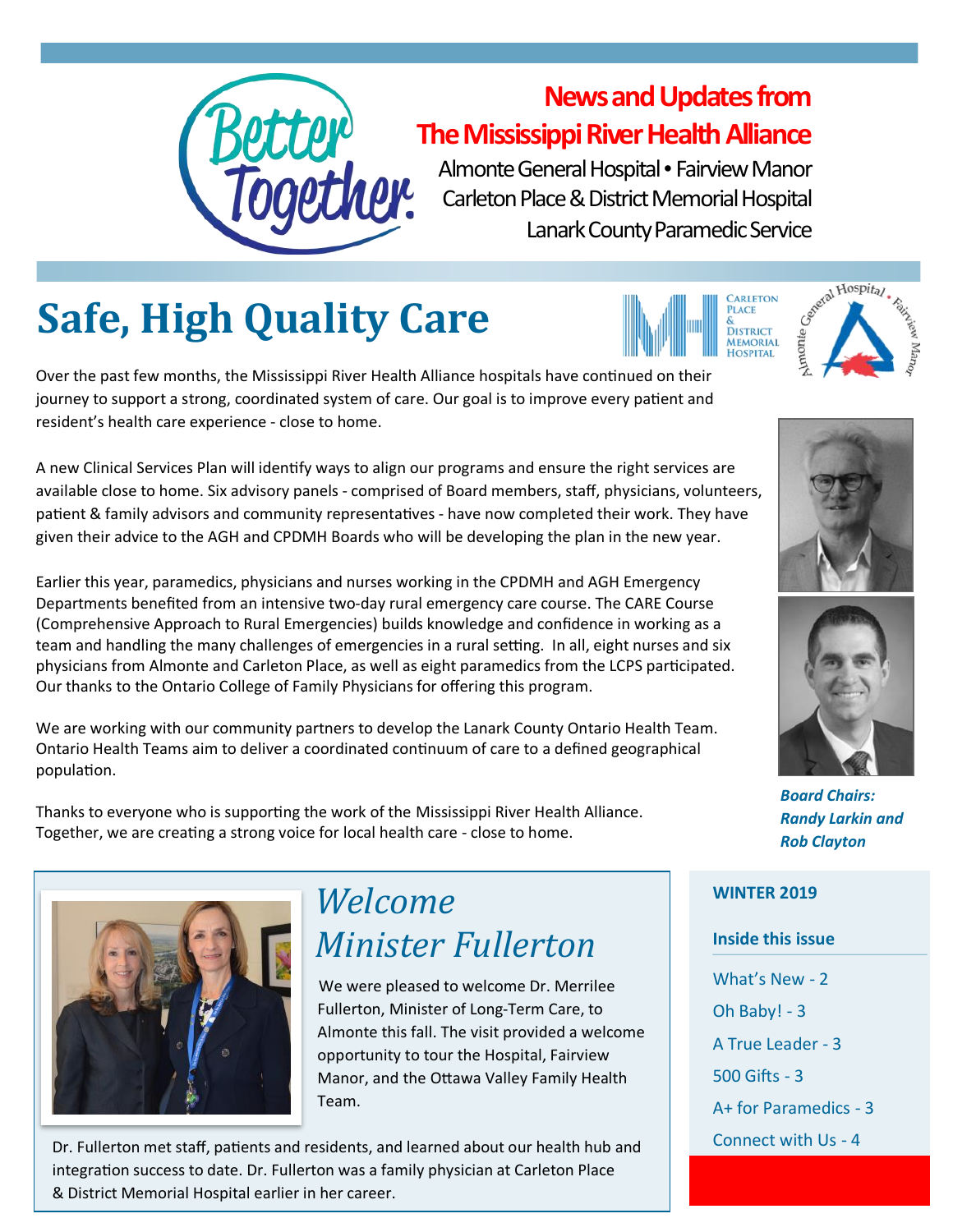

#### **Accredited with Exemplary Standing**

This year, both organizations received the highest level of Accreditation, recognizing excellence in continuously improving patient and resident care. Only a small number of health organizations receive this designation.

"Our leaders, staff and physicians shared best practices and learned from one another," explains President and CEO Mary Wilson Trider. "Some of the survey meetings were held together for the two organizations, and we were pleased to include our Patient and Family Advisory Committees in the process."



# **What's New**

## **Joint Ethics Committee**

AGH and CPDMH have created a Joint Ethics Committee which includes staff, physicians, Board members, and Patient & Family Advisory Committee members. This team uses an ethical framework to guide our decisions.

Our Ethics Consultation Service helps patients, families, and the health care team reach common ground. We can help identify and clarify problems, explore possible outcomes and consider alternatives. While the Ethics Consultation Service may make suggestions or offer guidance, final decisions always remain in the hands of patients, families and staff.



The Ethics Consultation Service is free, confidential and available to patients, families and staff. To learn more, contact Hannah Larkin, Manager, Patient Flow at 613-256-2514 ext. 2112 (AGH-FVM) or 613-257-2200 ext. 153 (CPDMH).

## **Patient Safety Week**

The two hospitals recently celebrated Patient Safety Week. This year's theme was 'Conquer the Silence', reinforcing that if something looks wrong, feels wrong, or is wrong speak up in the moment. It is only by bringing these issues to light that we can work together to solve them.



For more information about patient safety, visit [www.patientsafetyinstitute.ca.](http://www.patientsafetyinstitute.ca)

## **Join Our Team**

Almonte General Hospital is looking for new members for its Patient & Family Advisory Committee (PFAC). The PFAC provides feedback and ideas to help improve quality and safety for all patients. Advisors reflect on their own experiences, or those of their family members, to offer input on all aspects of care. Patients or family members with recent experience in the hospital (within the last two years) are invited to apply to join the PFAC. Visit [www.almontegeneral.com/pfac](http://www.almontegeneral.com/pfac) for details. The PFAC at CPDMH was pleased to recently welcome three new members.

**Volunteers Wanted**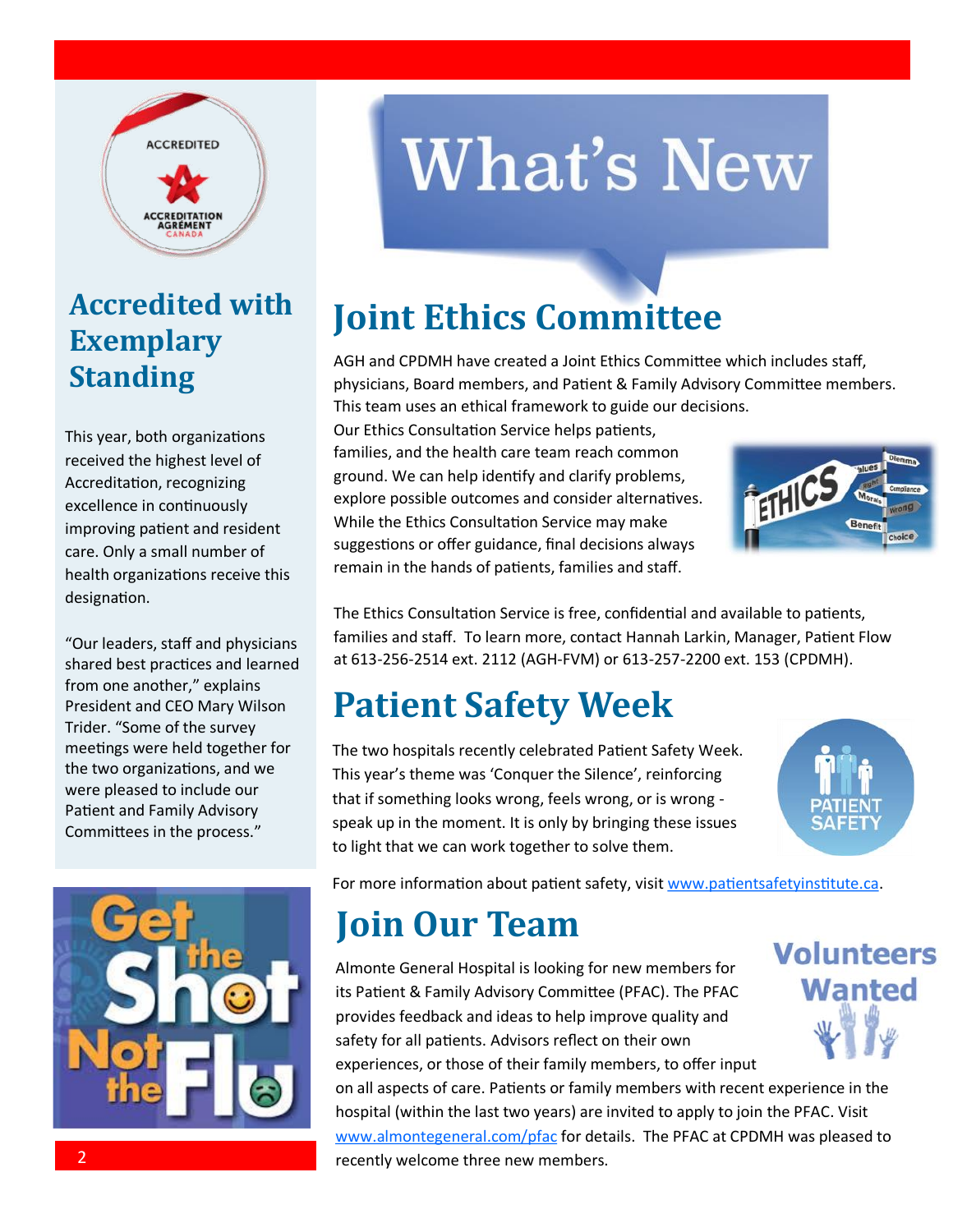3

#### **Meet Cash!**

Registered Nurse Amber Tysick has many connections to Almonte General Hospital. She grew up just down the road and works on the Obstetrics and Medical/Surgical Units. So when it came time to have her baby, the option was clear. "This is my home. It's more personal in Almonte and everyone always goes above and beyond. It was nice knowing that if I needed anything, I could count on them," she says. Amber and her husband Matt welcomed baby Cash on September 19<sup>th</sup>. Congratulations!

AGH is the only rural hospital in this region providing a full range of low-risk obstetrical services, including 24/7 coverage by an obstetrician and pain management services. Our multidisciplinary team includes Obstetrician/Gynecologists, Family Physicians, Midwives, specially-trained Nurses and Anaesthetists. Plus, our Diagnostic Imaging team offers a full range of advanced ultrasound services and patients can book ultrasound appointments by calling 613-256-2514 ext. 2114. For details, please visit our website at [www.agh](http://www.agh-fvm.com.)-fvm.com.

#### **Honouring a True Leader**

On November  $25<sup>th</sup>$ , a plaque unveiling reception was held at CPDMH to recognize Gordon MacNabb and his tireless efforts in support of the Hospital.

*Gordon MacNabb and his family at the presentation*

Gordon has made numerous contributions, including his 15 years on the Board of Directors and his significant role

on the Capital Projects Committee. He worked diligently over many years to help design, craft and deliver proposals to the government for the new Emergency Department - and was instrumental in getting the final approval to build. The plaque is currently outside the Emergency Department and will be moved to the new Emergency Department when it opens.

#### **Paramedic Proud**

The Lanark County Paramedic Service (LCPS) has fully met all of the requirements of a major review required under the Ambulance Act.

In fact, the Service achieved scores from 98 to 100% successful completion in all areas. This rigorous accreditation process, held every three years, looks at everything from patient care to equipment, and also includes ride-alongs with paramedics. The report commended LCPS for the level of service it provides to the citizens of Lanark County. Congratulations!

## **500 Gifts of Art!**

Art in the Manor (AIM) collects and displays original artwork throughout Fairview Manor and Almonte General Hospital. The goal is to create a more home-like atmosphere for residents and

patients. Recently, AIM accepted its 500<sup>th</sup> donation of art!

Thank you to the amazing AIM volunteer committee who curate and care for the art. "We're lucky to live in a community that has so many artists - and so many that appreciate art. It's amazing," sums up committee member Rod Trider.